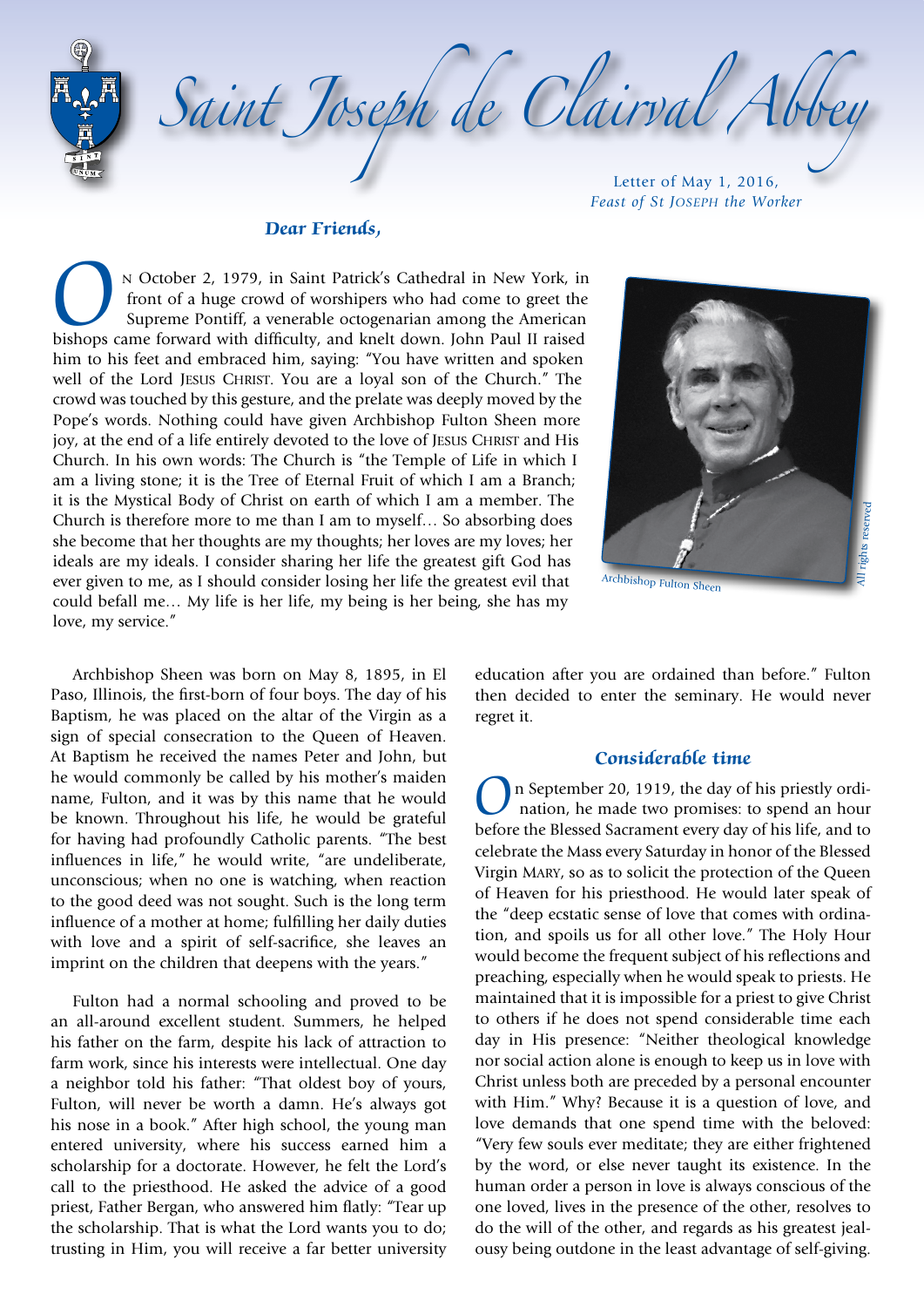Apply this to a soul in love with God, and you have the rudiments of meditation."

Shortly after his ordination, Fulton enrolled in the Catholic University of America, in Washington, where he earned degrees in theology and canon law. Rather than continuing his studies in America, he asked to earn his doctorate at a European university, and chose the University of Louvain, in Belgium. After receiving his doctorate in July 1925, Sheen passed further exams qualifying him to be a professor of philosophy at the highest level. But then he was appointed vicar in a poor parish in his native diocese of Peoria, Illinois. After the studies he had just completed, many were surprised at this appointment, which seemed humiliating for so brilliant a priest. But he gracefully accepted this ministry. He threw himself completely into the pastoral care of souls, and soon becoming the friend of all, obtaining numerous conversions. At the end of eight months, the bishop admitted to him, "Three years ago I promised you to the faculty of the Catholic University of America, but everyone said you'd gotten so high-hat in Europe that you wouldn't take orders any more. But you've been a good boy, so run along." Father Sheen would remain in Washington for more than twenty years, much appreciated by his students: "You'd no more think of raising a hand in one of his classes," one of them later said, "than of telling the sun to stop shining for a minute. Nor can I honestly say you'd want to. He was that spell-binding a teacher." The young priest considered teaching to be "one of the noblest vocations on earth, for, in the last analysis, the purpose of all education is the knowledge and love of truth." His intellectual capabilities did not prevent him from remaining very close to the simple faithful all his life. Showing great kindness towards all, he never dazzled others with his learning. Rather, he strove to always learn something from the person with whom he was speaking. In his teaching, he began by placing himself at the level of his students, so as to gradually raise them higher.

### **Removing the masks**

I is full-time professorship did not keep him from<br>accepting numerous invitations to preach retreats<br>or give talks. He prepared his talks with great care or give talks. He prepared his talks with great care, always speaking standing up and without notes; he liked to say that no one starts a fire sitting down. His clear and precise presentation of the truths of the Catholic faith was peppered with humorous anecdotes that kept the audience's attention. Very soon his reputation spread far and wide. He felt real faith was what was most lacking in the world. So he did not hesitate to confidently remind his listeners of the great truths of the Gospel, which, when meditated upon, bring about the conversion of souls: death, judgment, heaven, and hell. For him, modern man wanted the impossible: a religion without the Cross, a Christ without Calvary, a kingdom without justice, and in his church, "a soft dean who never mentions hell to ears polite." But that is not the faith of the

Church. In fact, during the judgment, he reminds us, "each man will have to learn for himself that narrow is the gate and strait the way to Eternal Life, and few there are who enter therein…. There all the masks will be taken off; he will step out of the ranks, away from the crowd, and the only voice he will hear will be the voice of conscience, which … will reveal self as he really is; … no opiates will be served to make him forget or waft him off into the delightful irresponsibility of sleep; no cocktails will be served at heavenly bars with angelic barmaids to make him deaf to the voice of conscience." Half a century later, Saint John Paul II would similarly write: "Nor can the church omit, without serious mutilation of her essential message, a constant catechesis on what the traditional Christian language calls the four last things of man: death, judgment (universal and particular), hell and heaven … Only in this eschatological vision can one realize the exact nature of sin and feel decisively moved to penance and reconciliation" (Exhortation *Reconciliatio et Paenitentia*, December 2, 1984, no. 26).

Beginning in 1928, Father Sheen's voice was regularly broadcast over the airwaves in the program "The Catholic Hour". For over twenty years, he strove to present to his listeners, in simple terms, the contents of the Catholic faith, which he defended against modern attacks. He received many letters as a result of these broadcasts. Many correspondents sent money, which he generously redistributed to the needy. "In time God replaces any energy or money that is given away," he replied to those who complained about his generosity. In 1934, his renown resulted in his being named a Papal Chamberlain with the title "Monsignor." In 1951, he was invited to preach the Gospel on television in a series called "Life Is Worth Living." This apostolate would last seven years.

# **Leading figure**

 $\Gamma$  or decades Monsignor Sheen remained a leading figure in the fight against Communism. Rather than making only the Russian revolutionaries responsible for the success of this ideology, he did not hesitate to attribute its success to a secularized West that had lost the faith, the source of its grandeur: "As Western civilization loses its Christianity it loses its superiority. The ideology of communism rose out of the secularized remnants of a Western civilization whose soul was once Christian." Moreover, he predicted that the moral decadence of the West would lead to its certain collapse if it did not undertake a serious reform. Citing the historian Arnold Toynbee, Sheen pointed out that "sixteen out of the nineteen civilizations which have decayed from the beginning of history until now, decayed from within."

Writing his books and carefully preparing his homilies, talks, and televised broadcasts took a great deal of time; despite this, he found a way to visit the poor, the sick, and distant missions in the Third World, to personally respond to tens of thousands of letters, and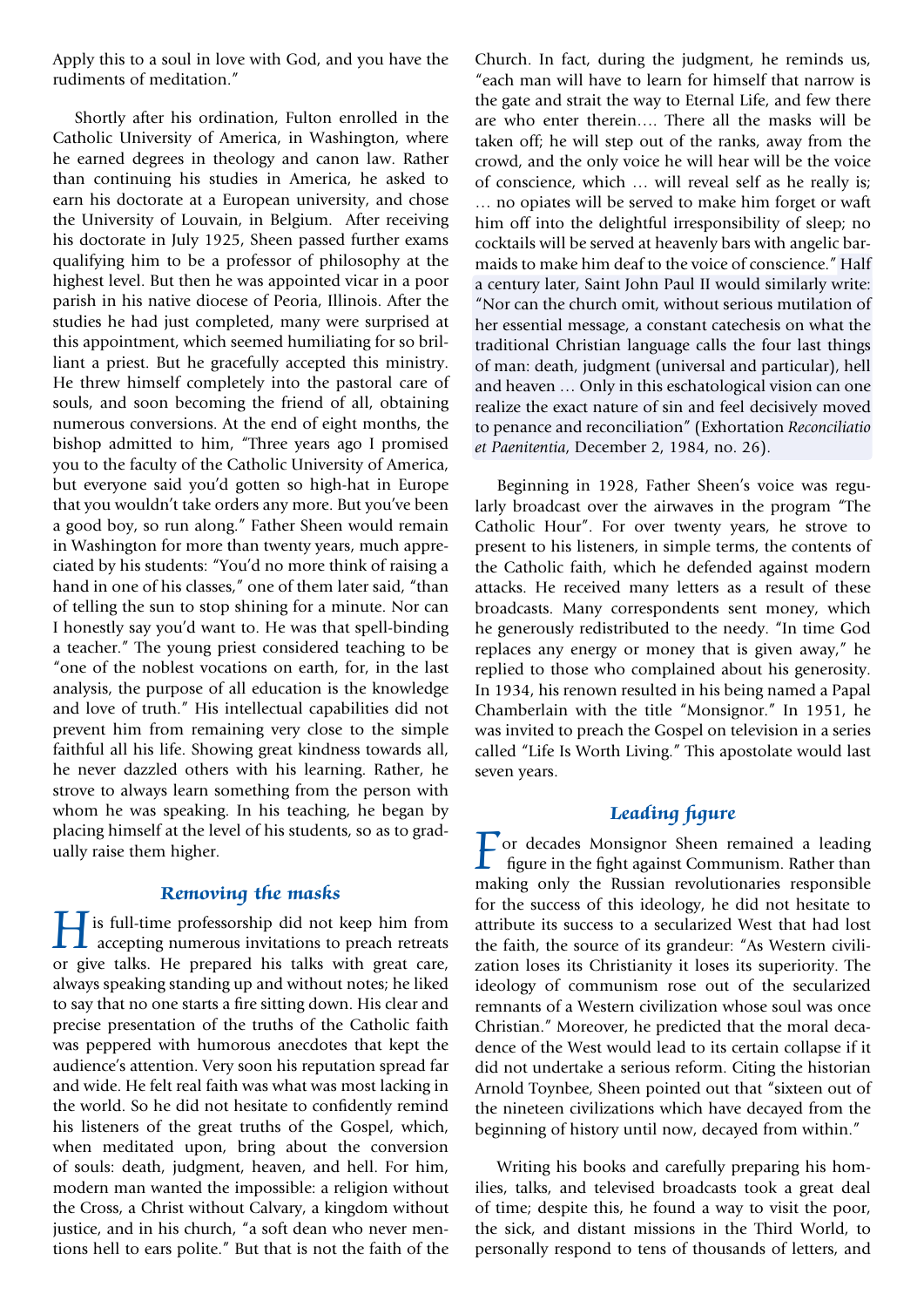to instruct a great many people who were coming to or returning to the faith. He insisted that God's grace seeks out a soul that is open to it. He liked to say "the latch is on our side and not on God's," and "God does not break down doors. It is we who bar His entrance." He reflected on the modern phenomenon of atheism: "Atheism, nine times out of ten," he declared, "is born from the womb of a bad conscience. Disbelief is born of sin, not of reason." And he gladly advised those who found themselves in this situation: "If you want to know God, there is only one way: get down on your knees… If you do not worship God, you worship something, and nine times out of ten it will be yourself." It is impossible to count the number of people who were converted by this tireless apostle. "I never keep a record of converts," he admitted, "lest I fall into the error of thinking I made them. The Good Lord would never let me have another. He would punish me for my pride." A man who walks under trees laden with ripe apples gathers them effortlessly. In the same way he recognized that every conversion is first and foremost a gift from God, granted through prayer, without which nothing good can be done in the order of grace.

## **Where are your gods?**

**Fulton saw the wars that took place over the course** of his life as the result of a multitude of sins. Indeed, violation of the moral law in and of itself incurs grave consequences—it is sin that brings suffering. In response to those who point the finger at God, making Him responsible for evil, he wrote, "The only time some men… ever think of God is when they want to find someone to blame for their own sins. Without ever saying so, they assume that man is responsible for everything good and beautiful in the world, but God is responsible for its wickedness and its wars… They ignore the fact that God is like a playwright who wrote a beautiful drama, gave it to men to act with all the directions for acting, and they made a botch of it." Confronted with unbelievers who ask, when everything is going wrong, "Where is God?" he replied, "Where are your gods now? Where is your god Progress in the face of two world wars within 21 years? Where is your god Science, now that it consecrates its energies to destruction? Where is your god Evolution now that the world is turned backward into one vast slaughterhouse?"

After his consecration as a bishop in Rome, on June 11, 1951, Bishop Fulton Sheen was named an auxiliary bishop of New York. He carried out this ministry for fifteen years, while leading the Society for the Propagation of the Faith, an organization charged with coordinating aid to the missions for all the American dioceses, in concert with the Holy See. In this role, he collected considerable sums for the missions. But his fame, and the money that passed through his hands, drew jealousy and criticism. A dispute with a high ecclesiastical dignitary over a governmental gift on behalf of the missions would remain a painful thorn for him for a

decade. Paradoxically, this conflict helped him progress in the night of the faith, and discover the mysterious joy of suffering with the Savior: "Unless there is a Good Friday in our lives there will never be an Easter Sunday," he wrote. "So essential is dying to self the prelude to the true life of self". During a trip to the Holy Land and other places linked to biblical history, Bishop Sheen stopped in Ephesus, a city evangelized by Saint Paul, who nearly lost his life there (cf. Acts 19). "Ephesus taught me," said the prelate, "that preaching the Word will always provoke antagonisms. Whether it be against communism or against greed, whether it be directed against divorce or abortion, there will be not only individual harassment but organized revolt."

Bishop Sheen participated in all the sessions of the Second Vatican Council, making several interventions. In 1966, he was named bishop of Rochester, a position he would assume for three years. In 1969, he officially retired and received at this time the honorific title of archbishop. However, his activity did not lessen—talks and conferences in front of the most diverse audiences took him across the United States and Europe. He even found the energy to do a new television series titled "What Now, America?" It was as though he wished to die in harness! The years following the Council were marked by great sufferings—while he was delighted about some reforms, he was deeply troubled by the confusion that seemed to prevail in the Church. "We have distanced ourselves from the standard of Christ to move towards the standard of the world. We do not ask ourselves, 'Does this please Christ?' but 'Does this please the world'? So I will dress and act in such a way that I will not be separate from the world; I want to be with it. We marry this age, and we become a widow in the next one. We take on its verbiage, its fashions. This is one reason for so much instability in the church today: the sand on which we are walking is shifting. We've given up the rock which is Christ."

## **A peephole**

In 1976, the archbishop emeritus went to Rochester  $\mathsf{\mathsf{L}}$  for the dedication of the Sheen Archives, a collection of his writings and recordings established at the diocesan seminary. On this occasion, he confided the following to those who hoped to find his "secret" in these archives: during his trips to Paris, he loved to visit a former Carmelite monastery that had been converted into a student residence. There, he said, "there is one room that I always visit. It's at the end of a corridor… and over the desk was carved a peephole. It was the room of the great preacher Lacordaire, and as he sat at that desk he could look through that peephole, and what did he see? He looked on the tabernacle—he looked on the Blessed Sacrament. It was that that made Lacordaire great. There is no complete explanation of Fulton J. Sheen in these books, in these tapes. You have to look for a secret from the outside, where knowledge is converted into wisdom, and that is done only at the feet of Christ and his Blessed